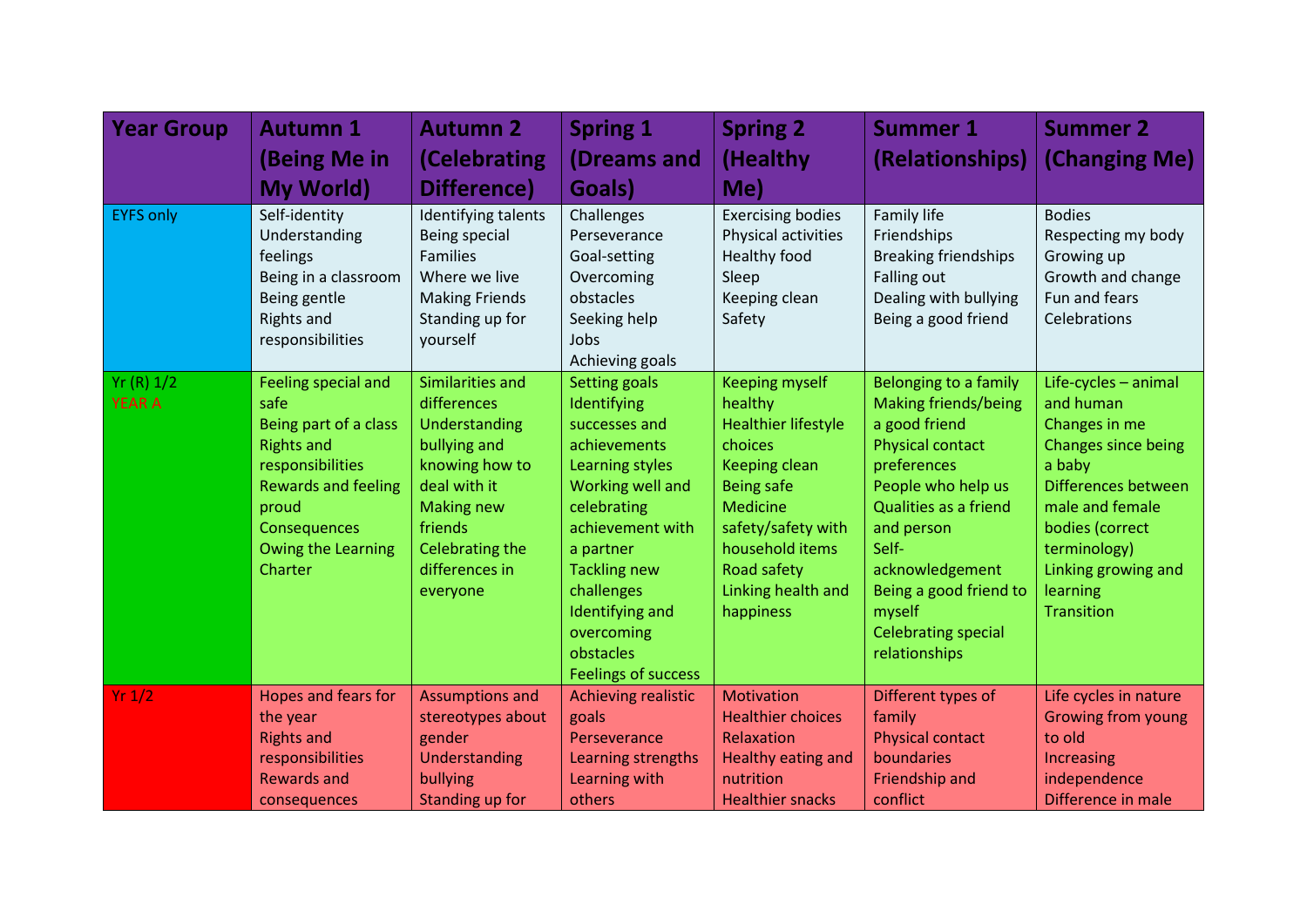|                           | Safe and fair<br>learning<br>environment<br>Valuing<br>contributions<br><b>Choices</b><br><b>Recognising feelings</b>                                                                                                                                           | self and others<br><b>Making new</b><br>friends<br><b>Gender diversity</b><br><b>Celebrating</b><br>difference and<br>remaining friends                                                                                                                                     | Group co-<br>operations<br><b>Contributing to</b><br>and sharing<br><b>SUCCESS</b>                                                                                                                                                                                                                                              | and sharing food                                                                                                                                                                                                                                                                               | <b>Secrets</b><br><b>Trust and</b><br>appreciation<br><b>Expressing</b><br>appreciation for<br>special relationships                                                                                                                                                                                                                                   | and female bodies<br>(correct terminology)<br><b>Assertiveness</b><br><b>Preparing for</b><br>transition                                                                                               |
|---------------------------|-----------------------------------------------------------------------------------------------------------------------------------------------------------------------------------------------------------------------------------------------------------------|-----------------------------------------------------------------------------------------------------------------------------------------------------------------------------------------------------------------------------------------------------------------------------|---------------------------------------------------------------------------------------------------------------------------------------------------------------------------------------------------------------------------------------------------------------------------------------------------------------------------------|------------------------------------------------------------------------------------------------------------------------------------------------------------------------------------------------------------------------------------------------------------------------------------------------|--------------------------------------------------------------------------------------------------------------------------------------------------------------------------------------------------------------------------------------------------------------------------------------------------------------------------------------------------------|--------------------------------------------------------------------------------------------------------------------------------------------------------------------------------------------------------|
| Year 3/4<br><b>YEAR A</b> | <b>Setting personal</b><br>goals<br>Self-identity and<br>worth<br><b>Positivity in</b><br>challenges<br>Rules, rights and<br>responsibilities<br><b>Rewards and</b><br>consequences<br><b>Responsible choices</b><br>Seeing things from<br>others' perspectives | <b>Families and their</b><br>differences<br><b>Family conflict and</b><br>how to manage it<br>(child centred)<br><b>Witnessing</b><br>bullying and how<br>to solve it<br><b>Recognising how</b><br>words can be<br>hurtful<br><b>Giving and</b><br>receiving<br>compliments | <b>Difficult challenges</b><br>and achieving<br><b>SUCCESS</b><br><b>Dreams and</b><br>ambitions<br><b>New challenges</b><br><b>Motivation and</b><br>enthusiasm<br><b>Recognising and</b><br>trying to overcome<br>obstacles<br><b>Evaluating learning</b><br>processes<br><b>Managing feelings</b><br><b>Simple budgeting</b> | <b>Exercise</b><br><b>Fitness challenges</b><br><b>Food labelling and</b><br>healthy swaps<br><b>Attitudes towards</b><br>drugs<br>Keeping safe and<br>why it's important<br>online and off line<br>scenarios<br><b>Respect for myself</b><br>and others<br><b>Healthy and safe</b><br>choices | <b>Family roles and</b><br>responsibilities<br>Friendship and<br>negotiation<br><b>Keeping safe online</b><br>and who to go to for<br>help<br>Being a global citizen<br>Being aware of how<br>my choices affect<br>others<br>Awareness of how<br>other children have<br>different lives<br><b>Expressing</b><br>appreciation for<br>family and friends | How babies grow<br><b>Understanding a</b><br>baby's needs<br>Outside body<br>changes<br>Inside body changes<br><b>Family stereotypes</b><br>Challenging my ideas<br><b>Preparing for</b><br>transition |
| Year 3/4<br>YEAR B        | Being part of a class<br>team<br>Being a school<br>citizen<br>Rights,<br>responsibilities and<br>democracy (school<br>council)<br><b>Rewards and</b>                                                                                                            | Challenging<br>assumptions<br>Judging by<br>appearance<br>Accepting self and<br>others<br>Understanding<br>influences<br>Understanding                                                                                                                                      | Hopes and dreams<br>Overcoming<br>disappointment<br>Creating new,<br>realistic dreams<br>Achieving goals<br>Working in a group<br>Celebrating<br>contributions                                                                                                                                                                  | <b>Healthier</b><br>friendships<br>Group dynamics<br><b>Smoking</b><br>Alcohol<br><b>Assertiveness</b><br>Peer pressure<br><b>Celebrating inner</b><br>strength                                                                                                                                | Jealousy<br>Love and loss<br><b>Memories of loved</b><br>ones<br><b>Getting on and falling</b><br>out<br><b>Girlfriends and</b><br>boyfriends<br>Showing appreciation                                                                                                                                                                                  | Being unique<br>Having a baby<br><b>Girls and puberty</b><br>Confidence in change<br>Accepting change<br>Preparing for<br>transition<br>Environmental<br>change                                        |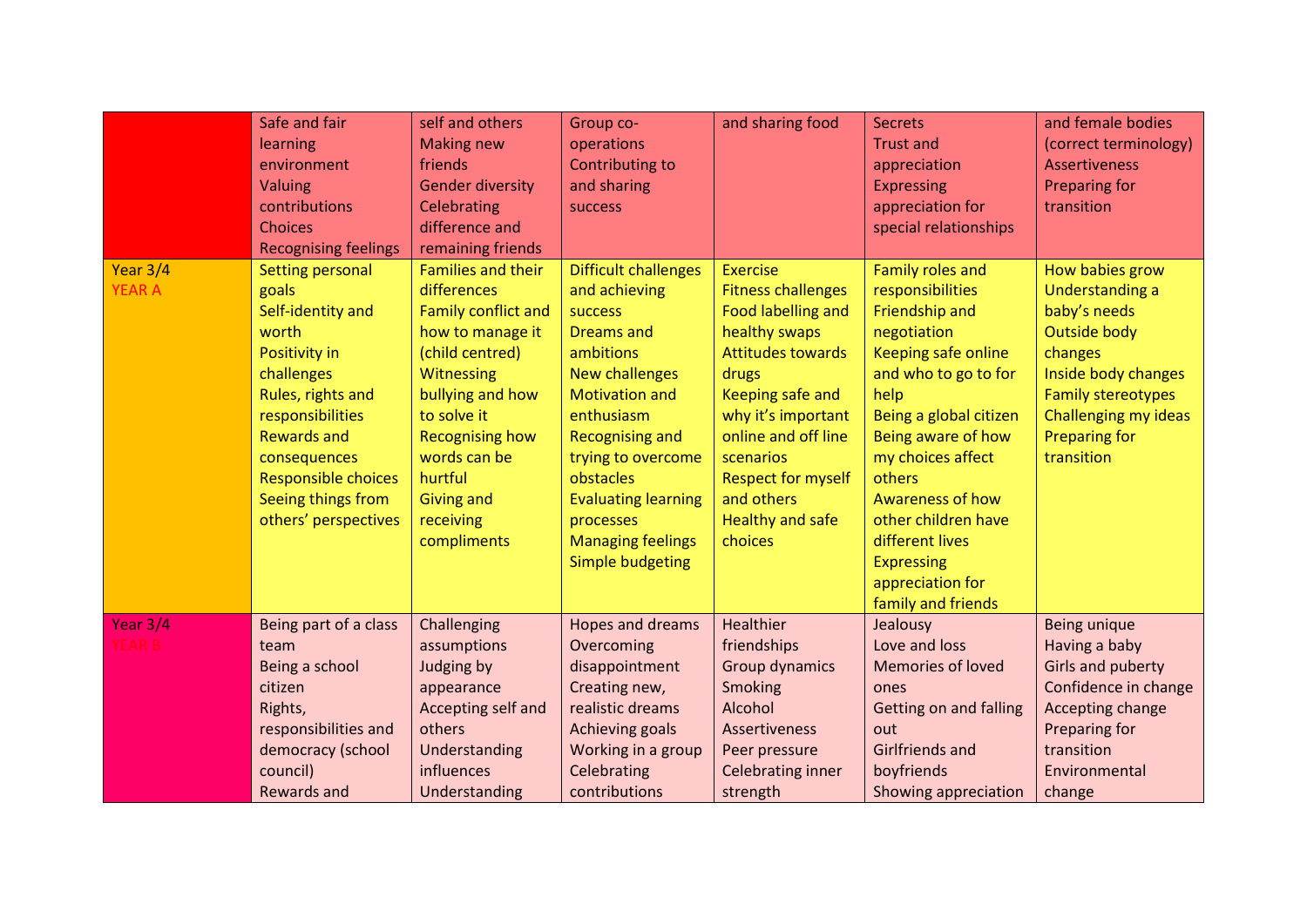|                           | consequences<br>Group decision-<br>making<br>Having a voice<br>What motivates<br>behaviour                                                                                                                                            | bullying<br>Problem-solving<br>Identifying how<br>special and unique<br>everyone is<br><b>First impressions</b>                                                                                                               | Resilience<br><b>Positive attitudes</b>                                                                                                                                                                                      |                                                                                                                                                                                                                      | to people and animals                                                                                                                                                                                                                                                               |                                                                                                                                                                                                                                                          |
|---------------------------|---------------------------------------------------------------------------------------------------------------------------------------------------------------------------------------------------------------------------------------|-------------------------------------------------------------------------------------------------------------------------------------------------------------------------------------------------------------------------------|------------------------------------------------------------------------------------------------------------------------------------------------------------------------------------------------------------------------------|----------------------------------------------------------------------------------------------------------------------------------------------------------------------------------------------------------------------|-------------------------------------------------------------------------------------------------------------------------------------------------------------------------------------------------------------------------------------------------------------------------------------|----------------------------------------------------------------------------------------------------------------------------------------------------------------------------------------------------------------------------------------------------------|
| Year 5/6<br><b>YEAR A</b> | Planning for the<br>forthcoming year<br>Being a citizen<br><b>Rights and</b><br>responsibilities<br>Rewards and<br>consequences<br>How behaviour<br>affects groups<br>Democracy, having<br>a voice,<br>participating                  | Cultural<br>differences and<br>how they can<br>cause conflict<br>Racism<br><b>Rumours and</b><br>name-calling<br><b>Types of bullying</b><br>Material wealth<br>and happiness<br>Enjoying and<br>respecting other<br>cultures | <b>Future dreams</b><br>The importance of<br>money<br>Jobs and careers<br>Dream job and<br>how to get there<br>Goals in different<br>cultures<br>Supporting others<br>(charity)<br>Motivation                                | Smoking, including<br>vaping<br>Alcohol<br>Alcohol and anti-<br>social behaviour<br><b>Emergency aid</b><br>Body image<br>Relationships with<br>food<br><b>Healthy choices</b><br>Motivation and<br>behaviour        | Self-recognition and<br>self-worth<br><b>Building self-esteem</b><br>Safer online<br>communities<br><b>Rights and</b><br>responsibilities online<br>Online gaming and<br>gambling<br>Reducing screen time<br>Dangers of online<br>grooming<br><b>SMART</b> internet<br>safety rules | Self-and body image<br>Influence of online<br>and media on body<br>image<br>Puberty for girls<br>Puberty for boys<br>Conception<br>(including IVF)<br>Growing responsibly<br>Coping with change<br>Preparing for<br>transition                           |
| Year 5/6<br><b>YEAR B</b> | Identifying goals for<br>the year<br>Global citizenship<br>Children's universal<br>rights<br><b>Feeling welcome</b><br>and valued<br>Choices,<br>consequences and<br>rewards<br><b>Group dynamics</b><br>Democracy, having<br>a voice | Perceptions of<br>normality<br>Understanding<br>disability<br>Power struggles<br>Understanding<br>bullying<br>Inclusion/exclusion<br>Differences as<br>conflict, difference<br>as celebration<br>Empathy                      | <b>Personal learning</b><br>goals, in and out of<br>school<br>Success criteria<br><b>Emotions in</b><br>success<br>Making a<br>difference in the<br>world<br><b>Motivation</b><br>Recognising<br>achievements<br>compliments | <b>Taking personal</b><br>responsibility<br>How substances<br>affect the body<br>Exploitation,<br>including 'county<br>lines' and gang<br>culture<br><b>Emotional and</b><br>mental health<br><b>Managing stress</b> | <b>Mental health</b><br><b>Identifying mental</b><br>health worries and<br>sources of support<br>Love and loss<br><b>Managing feelings</b><br><b>Power and control</b><br><b>Assertiveness</b><br><b>Technology safety</b><br>Take responsibility<br>with technology use            | Self-image<br><b>Body image</b><br><b>Puberty and feelings</b><br>Conception to birth<br><b>Reflections about</b><br>change<br><b>Physical attraction</b><br><b>Respect and consent</b><br>Boyfriends/girlfriends<br><b>Sexting</b><br><b>Transition</b> |